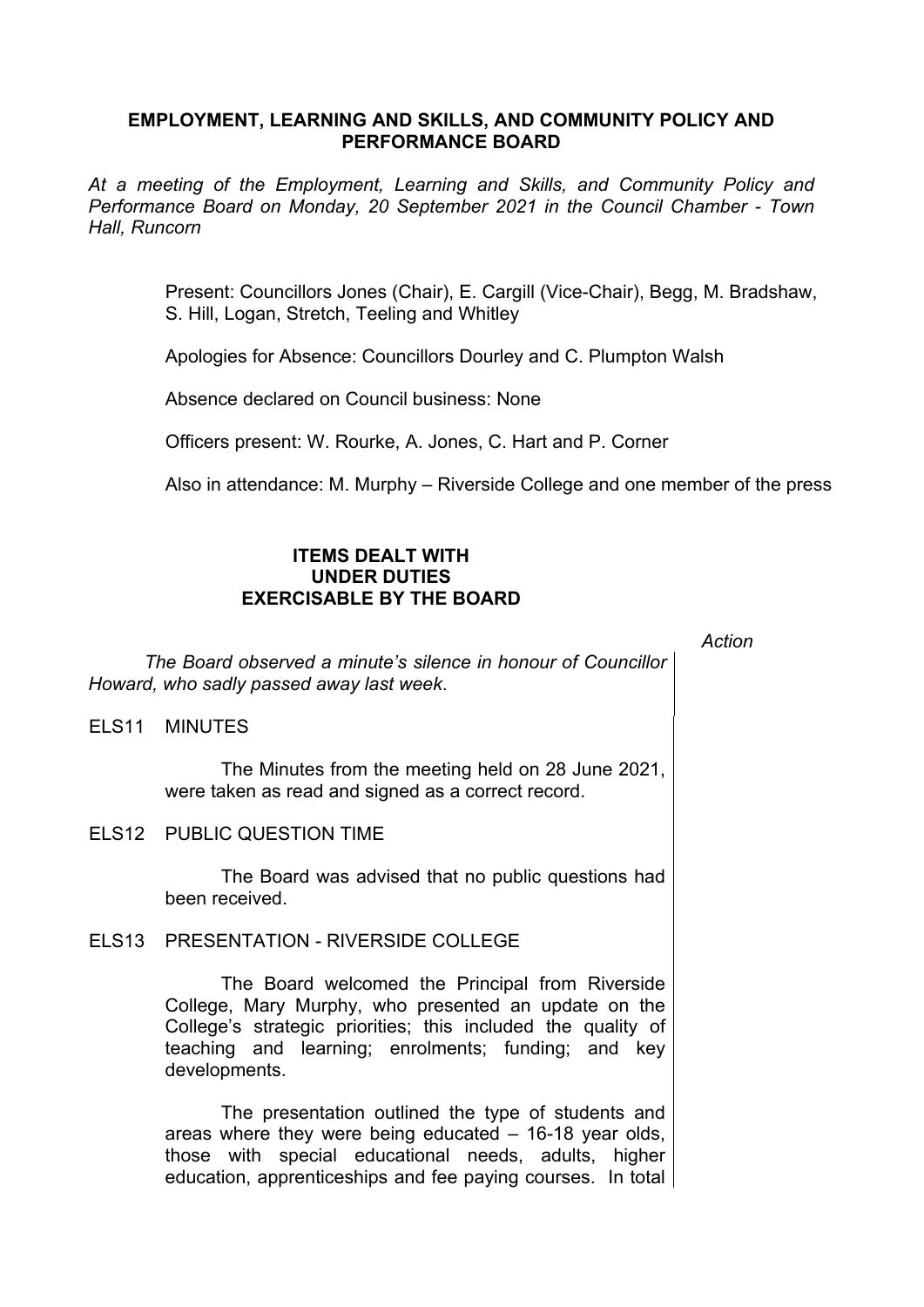|                   | there were 6,686 students currently on roll over the 3<br>campuses - Riverside College, Cronton Sixth Forum<br>College and CRMZ.                                                                                                                                                                                                                                                                                                                                                                                                                                          |                                            |   |
|-------------------|---------------------------------------------------------------------------------------------------------------------------------------------------------------------------------------------------------------------------------------------------------------------------------------------------------------------------------------------------------------------------------------------------------------------------------------------------------------------------------------------------------------------------------------------------------------------------|--------------------------------------------|---|
|                   | The college was proud to say it worked with 700<br>employers locally and 45 high schools in Halton, the<br>Liverpool City Region and Warrington. It was noted that<br>90% of students of all ages who enrolled stayed at College<br>and achieved their qualifications. In March 2020, the<br>College was inspected by Ofsted and was awarded an<br>outstanding rating; extracts from the inspection report were<br>provided for Members. The report also gave details of<br>investments made in teaching and learning facilities totalling<br>£28m over the past 8 years. |                                            |   |
|                   | To conclude Members were presented with some<br>case studies of students achievements at the College and<br>how they had progressed on to further education or secured<br>careers.                                                                                                                                                                                                                                                                                                                                                                                        |                                            |   |
|                   | The Board welcomed the information presented and<br>some Members commented that they had in fact attended<br>the College themselves, at some point in their life.                                                                                                                                                                                                                                                                                                                                                                                                         |                                            |   |
|                   | response to Members' questions, it was<br>In<br>commented that there would always be challenges ahead -<br>aside from the impacts of Covid, there was a new Secretary<br>of State for Education and an impending spending review,<br>which could affect funding and apprenticeships.                                                                                                                                                                                                                                                                                      |                                            |   |
|                   | Mary invited all Board Members to tour the Colleges<br>at a future date; this would be arranged as part of a future<br>study visit.                                                                                                                                                                                                                                                                                                                                                                                                                                       | Operational<br><b>Director</b><br>Economy, |   |
|                   | RESOLVED: That the presentation be received and<br>action points noted.                                                                                                                                                                                                                                                                                                                                                                                                                                                                                                   | Enterprise<br>Property                     | & |
| ELS <sub>14</sub> | ECONOMIC PROGRESS AND ASSESSMENT                                                                                                                                                                                                                                                                                                                                                                                                                                                                                                                                          |                                            |   |
|                   | The Board received a report of the Strategic Director<br>- Enterprise, Community and Resources, which provided an<br>update on developments in the economy in recent years.<br>Members also received a presentation in support of this.                                                                                                                                                                                                                                                                                                                                   |                                            |   |
|                   | It was reported that an in depth assessment was<br>made based on information specific to Halton and analyses<br>of local economic information, in order to understand<br>progress with Halton 2030 and the economic issues raised.<br>Members were updated on the progress over the last two<br>years, which used the following categories as a measure:                                                                                                                                                                                                                  |                                            |   |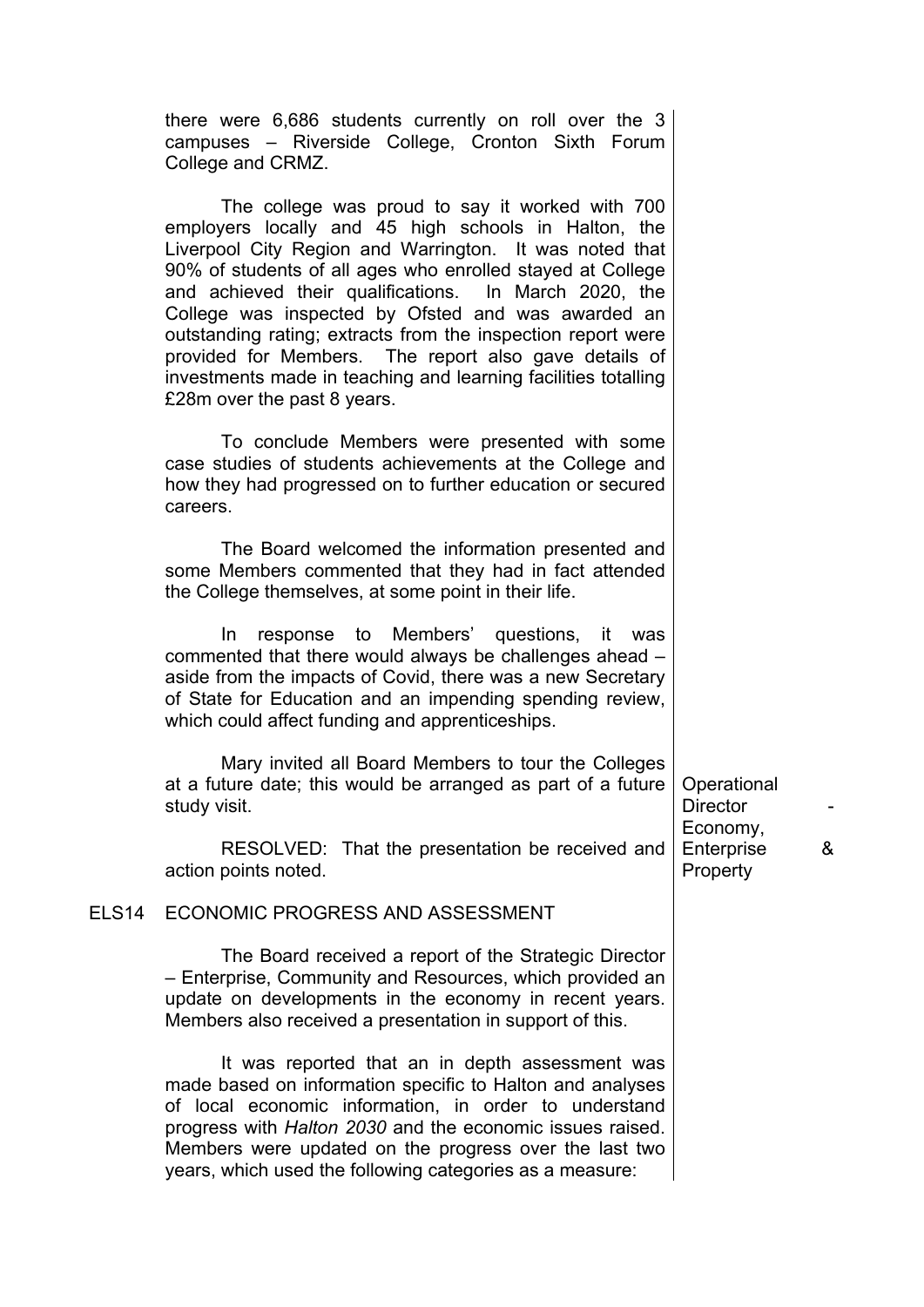- The Economic Overview;
- Enterprise and Jobs;
- The Resident Population;
- Skills; and
- Land, Infrastructure and Transport.

The report outlined the key findings of progress in the economy within the following areas:

- Economic Value (GVA) and Growth;
- **Employment and Economic Activity;**
- Skills:
- Economic Inactivity and Unemployment;
- Housing; and
- Land and Property Markets.

It was noted that Halton was in a good position generally with just a couple of areas that needed attention. The following was discussed in response to Members' questions:

- The HGV driver situation there were some issues with the shortage of HGV drivers in Halton that were affecting businesses who were part of a supply chain for example and receiving late deliveries. It was a difficult profession to recruit to for the reasons discussed, so it was important to work towards future training and recruitment and support business to do this.
- $\bullet$  Those economically inactive  $-$  this was higher than the national average but information regarding the actual demographics of these residents was not available. It was suggested that the topic group on *Health and Employment* (see minute below) could investigate this with help from colleagues in Public Health, who have more detailed data in this area.
- The definition of having no formal qualifications meant those with no qualifications from the standard examination boards. People may have qualifications from jobs they have held previously but are not recognised by other employers as there is no certificate.
- Apprenticeships were important as they offered young people the qualification and experience which are easily transferrable.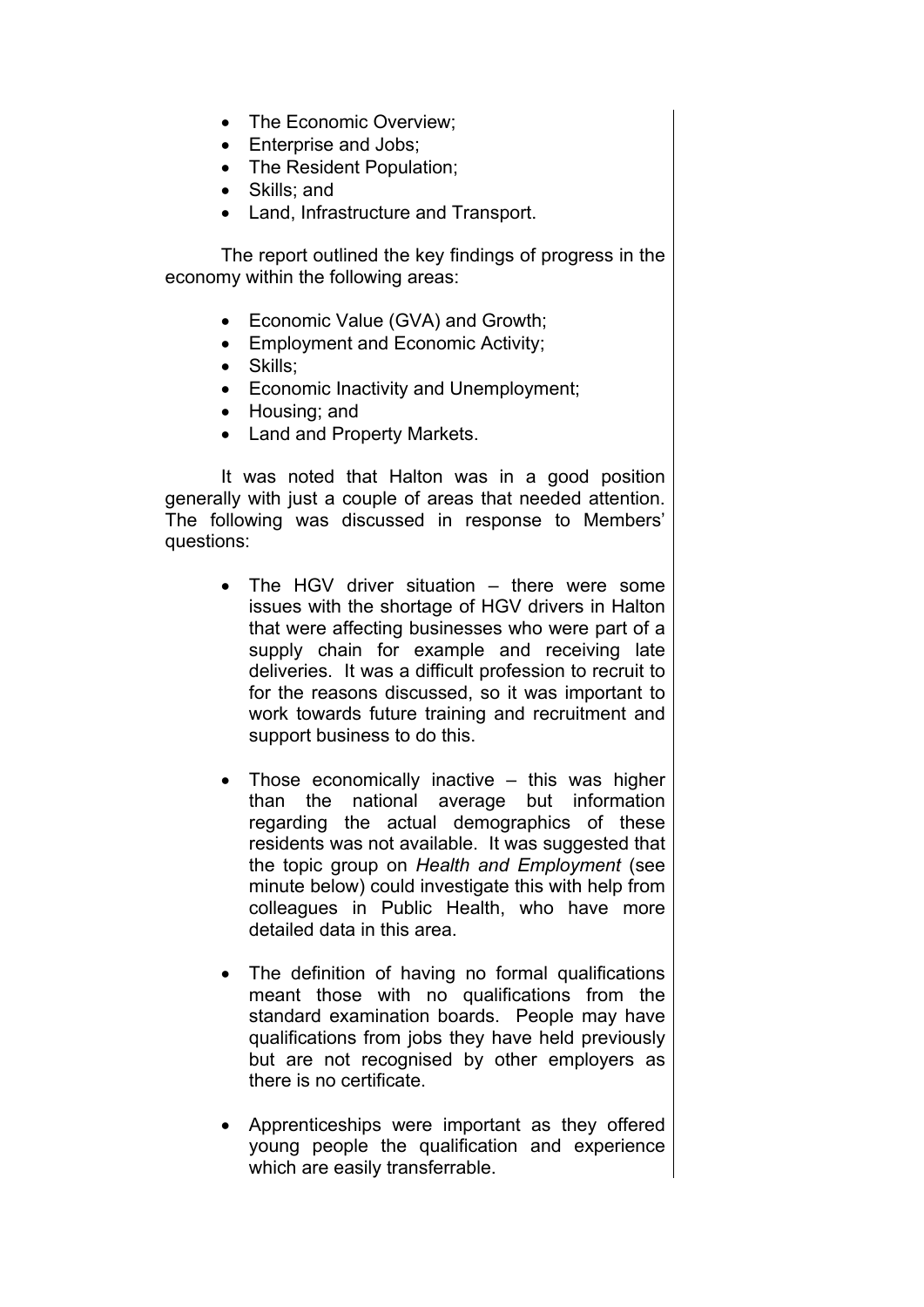• Halton People into Jobs (HPIJ) ran a number of schemes for the Council which were bid for on a competitive basis against commercial organisations. They had continually strived to bid for these contracts to retain the ability to help local residents and had been successful in doing so. As well as helping residents they worked with a number of employers who contact them asking for advice and suitable staff.

RESOLVED: That the presentation and comments made be noted.

ELS15 TOPIC GROUP ITEMS FOR THE MUNICIPAL YEAR 2021/22

> The Board received the proposed scrutiny topic group titles for the Employment, Learning and Skills, and Community PPB, for the municipal year 2021/22.

> Further to the PPB meeting in June, Members confirmed that they would like to progress two topics – *Health and Employment* and *The Provision of Business Support in the Borough.* Taking into consideration resource constraints, it was agreed that the priority would be the *Health and Employment* topic and the second item would be progressed later in the year and would link to future study visits.

> Members received the two templates appended to the report which outlined the purpose and objectives of each topic and set out the format for the meetings and identified possible expert witnesses and areas for discussion.

> It was agreed that all Members would be invited to join one or both Topic Groups and the dates of the first meetings would be sent out as soon as possible.

RESOLVED: That Members note the report and consider the scope of the topic groups as set out.

ELS16 PERFORMANCE MANAGEMENT REPORTS FOR QUARTER 1 OF 2021/22

> The Board received the Performance Management reports for Quarter 1 of 2021-22 (1 April 2021 to 30 June 2021) and were requested to consider and raise any questions or points of clarification in respect of these.

> > It was noted that the key priorities for development of

**Operational** Director Economy, Enterprise & **Property**